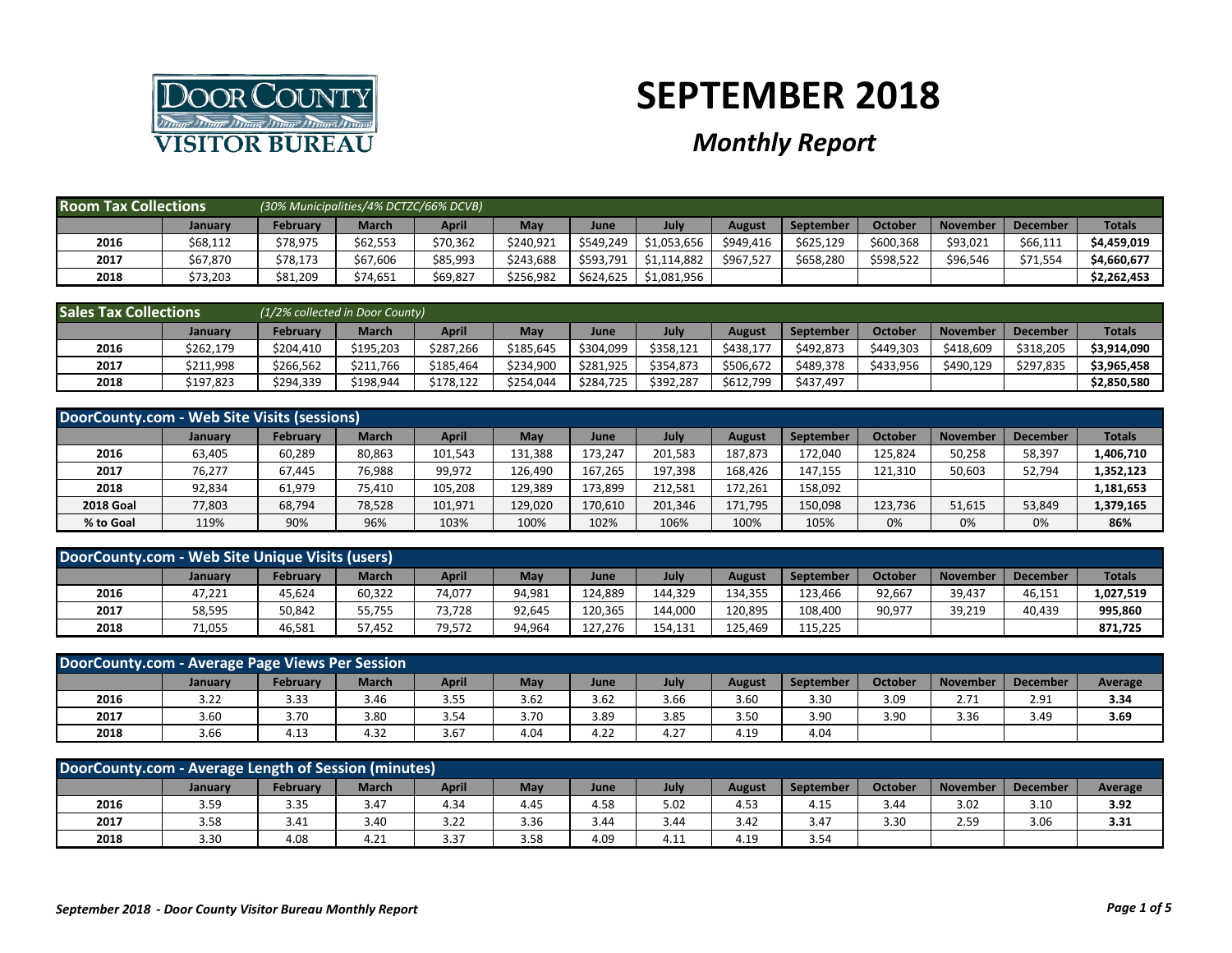| DoorCounty.com - Mobile Web Site Useage |         |          |              |              |        |             |         |         |           |         |                 |                 |               |
|-----------------------------------------|---------|----------|--------------|--------------|--------|-------------|---------|---------|-----------|---------|-----------------|-----------------|---------------|
|                                         | January | February | <b>March</b> | <b>April</b> | May    | <b>June</b> | July    | August  | September | October | <b>November</b> | <b>December</b> | <b>Totals</b> |
| 2016                                    | 30,943  | 31,015   | 39,684       | 50,397       | 69,140 | 91,729      | 114.452 | 103,485 | 103,174   | 73,631  | 26,980          | 31,466          | 766,096       |
| 2017                                    | 38,705  | 35,937   | 29,911       | 57,049       | 51,721 | 95,896      | 102,656 | 102,829 | 90,935    | 77,295  | 30,030          | 32,231          | 745,195       |
| 2018                                    | 42.449  | 26,734   | 29,564       | 50,331       | 57,122 | 75,947      | 135.381 | 75,179  | 72,968    |         |                 |                 | 565,675       |

| DoorCounty.com - Top Ten Most Requested Pages for the Month | <b>SEPTEMBER 2018</b>                         |                               |
|-------------------------------------------------------------|-----------------------------------------------|-------------------------------|
| $1)$ /Home                                                  | 5) /stay/hotel-motel-inn                      | 9) /interactive-map           |
| 2) / experience/events                                      | 6) /experience/events/page=2                  | 10)/content/vacation-packages |
| 3) /autumn                                                  | 7) /fall-seasonal                             |                               |
| 4) /stay                                                    | 8) /discover/guides-and-reports/visitor-guide |                               |

| DoorCounty.com - Top Ten Sources for the Month | <b>SEPTEMBER 2018</b>     |                               |
|------------------------------------------------|---------------------------|-------------------------------|
| 1) Google/organic                              | 5) bing/organic           | 9) Groundtruth/Mobile Banners |
| 2) Door County Visitor Bureau/email            | 6) google/cpc             | 10) I.facebook.com/referral   |
| 3) (direct)/(none)                             | 7) yahoo/organaic         |                               |
| 4) Facebook/Facebook Ad                        | 8) Instagram/Instagram Ad |                               |

| <b>Social Media: Facebook</b> |                |                 |              |              |            |           |           |               |                  |                |                 |                 |                    |
|-------------------------------|----------------|-----------------|--------------|--------------|------------|-----------|-----------|---------------|------------------|----------------|-----------------|-----------------|--------------------|
| <b>Impressions</b>            | <b>January</b> | <b>February</b> | <b>March</b> | <b>April</b> | <b>May</b> | June      | July      | <b>August</b> | <b>September</b> | October        | <b>November</b> | <b>December</b> | <b>Totals</b>      |
| 2016                          | 994,271        | 1,014,098       | 758,324      | 1,194,643    | 1,530,365  | 1,611,401 | 2,131,033 | 2,262,757     | 3,573,818        | 3,378,374      | 1,313,169       | 1,228,910       | 20,991,163         |
| 2017                          | 1,730,644      | 1,649,293       | 1,603,254    | 2,687,615    | 2,259,999  | 1,435,229 | 1,284,035 | 3,663,514     | 2,488,993        | 2,534,517      | 2,129,113       | 3,660,362       | 27,126,568         |
| 2018                          | 3,072,518      | 1,743,557       | 1,360,982    | 3,018,045    | 2,080,138  | 1,732,189 | 2,529,601 | 1,998,469     | 2,725,934        |                |                 |                 | 20,261,433         |
| <b>Post Views</b>             | <b>January</b> | <b>February</b> | <b>March</b> | <b>April</b> | May        | June      | July      | <b>August</b> | September        | <b>October</b> | <b>November</b> | <b>December</b> | <b>Totals</b>      |
| 2016                          | 780,727        | 773,366         | 581,832      | 855,534      | 1,164,837  | 1,281,364 | 1,480,357 | 1,559,301     | 2,824,540        | 2,534,054      | 910,455         | 817,399         | 15,563,766         |
| 2017                          | 1,103,020      | 1,043,540       | 938,185      | 1,891,205    | 1,540,501  | 1,434,702 | 1,368,385 | 1,745,392     | 1,347,353        | 1,574,426      | 1,312,850       | 1,860,703       | 17,160,262         |
| 2018                          | 1,837,851      | 957,819         | 716,837      | 2,280,877    | 1,633,103  | 1,104,744 | 1,832,373 | 1,385,978     | 2,114,037        |                |                 |                 | 13,863,619         |
| <b>Page Views</b>             | January        | February        | <b>March</b> | <b>April</b> | May        | June      | July      | <b>August</b> | September        | October        | <b>November</b> | <b>December</b> | <b>Totals</b>      |
| 2016                          | 112,475        | 103,983         | 87,177       | 153,588      | 172,031    | 113,158   | 233,864   | 369,832       | 311,572          | 335,892        | 272,806         | 317,219         | 2,583,597          |
| 2017                          | 381,660        | 362,131         | 333,465      | 348,118      | 312,141    | 231,287   | 460,568   | 539,086       | 409.225          | 479.657        | 393,911         | 670.987         | 4,922,236          |
| 2018                          | 546,738        | 532,621         | 619,271      | 449,081      | 326,313    | 491,332   | 503,626   | 659,181       | 479,544          |                |                 |                 | 4,607,707          |
| <b>Engagement</b>             | January        | <b>February</b> | <b>March</b> | <b>April</b> | May        | June      | July      | <b>August</b> | September        | October        | <b>November</b> | <b>December</b> | <b>Totals</b>      |
| 2016                          | 28,766         | 20,520          | 15,324       | 31,493       | 34,883     | 34,678    | 65,406    | 43,487        | 79,971           | 61,204         | 30,010          | 25,511          | 471,253            |
| 2017                          | 39,773         | 43,991          | 32,927       | 43,020       | 31,885     | 41,407    | 39,918    | 60,790        | 49,173           | 49,598         | 33,445          | 66,286          | 532,213            |
| 2018                          | 65,342         | 38,704          | 52,436       | 56,031       | 42,198     | 51,562    | 56,695    | 63,362        | 54,532           |                |                 |                 | 480,862            |
| <b>2018 Goal</b>              | 40,966         | 45,311          | 33,915       | 43,880       | 32,842     | 42,235    | 41,116    | 62,614        | 50,648           | 51,085         | 34,448          | 68,275          | 547,335            |
| % to Goal                     | 160%           | 85%             | 155%         | 128%         | 128%       | 122%      | 138%      | 101%          | 108%             | 0%             | 0%              | 0%              | 88%                |
| <b>Likes</b>                  | January        | <b>February</b> | <b>March</b> | <b>April</b> | <b>May</b> | June      | July      | <b>August</b> | September        | October        | <b>November</b> | <b>December</b> | <b>Year Growth</b> |
| 2016                          | 72,921         | 73,486          | 74,087       | 75,303       | 76,495     | 77,563    | 81,042    | 82,364        | 84,598           | 86,485         | 86,912          | 87,148          | 20%                |
| 2017                          | 87,739         | 88,349          | 88,780       | 89,837       | 91.086     | 92,516    | 93,673    | 94,867        | 97,690           | 99,648         | 100,489         | 101.720         | 16%                |
| 2018                          | 103,071        | 103,645         | 104,109      | 105,529      | 106,857    | 107,747   | 110,052   | 110,851       | 111,928          |                |                 |                 |                    |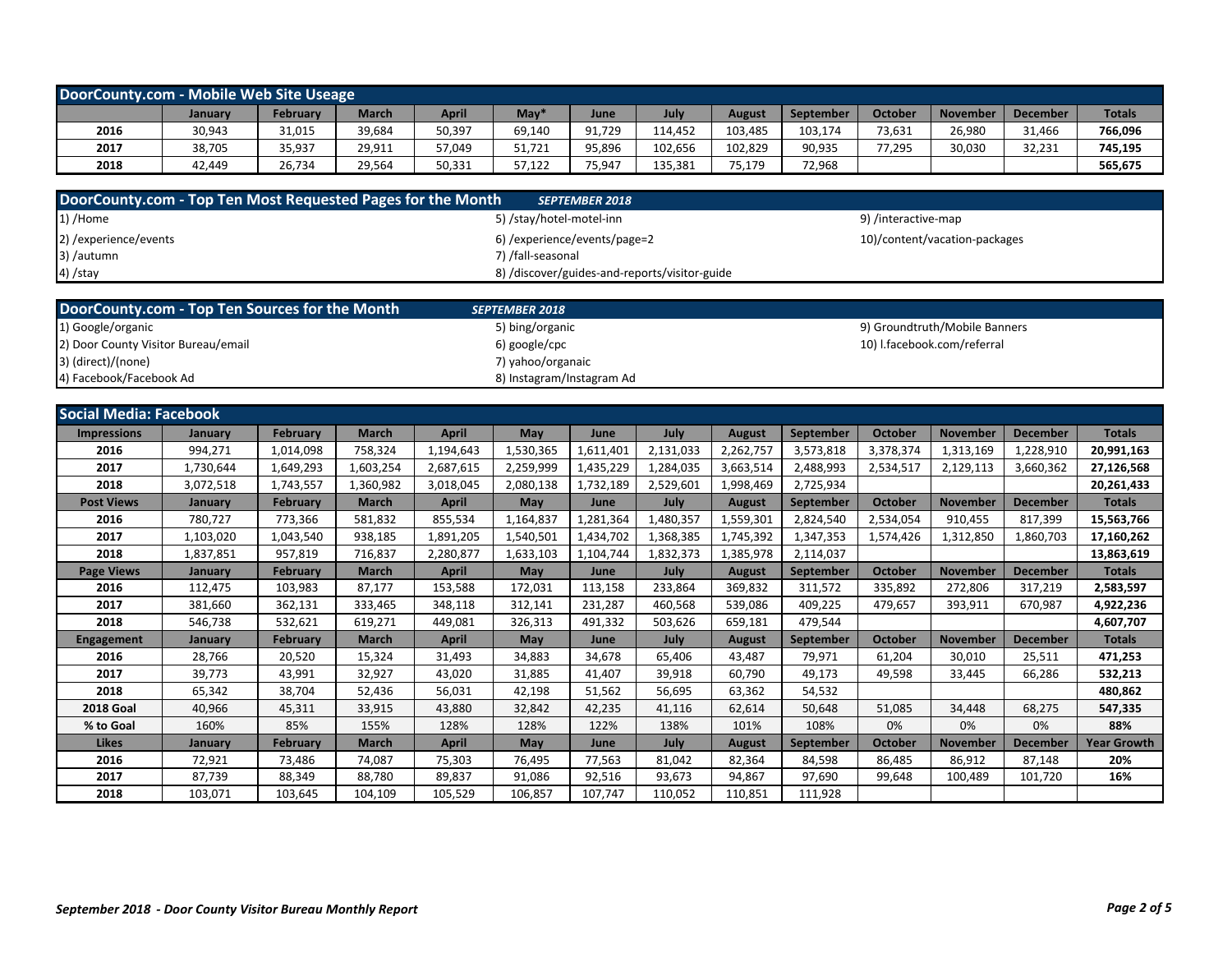| Social Media: Instagram |                |          |              |              |        |        |        |               |                  |         |                 |                 |                    |
|-------------------------|----------------|----------|--------------|--------------|--------|--------|--------|---------------|------------------|---------|-----------------|-----------------|--------------------|
| <b>Followers</b>        | <b>January</b> | February | <b>March</b> | <b>April</b> | May    | June   | July   | August        | September        | October | <b>November</b> | <b>December</b> | <b>Year Growth</b> |
| 2017                    | 19,129         | 19,735   | 20,390       | 21,199       | 20,955 | 21,616 | 22,336 | 23,170        | 24,454           | 25,758  | 26,662          | 27,252          | 42%                |
| 2018                    | 28,530         | 29,300   | 29,800       | 30,900       | 31,738 | 32,601 | 34,018 | 35,115        | 36,713           |         |                 |                 |                    |
| <b>Comment Likes</b>    | January        | February | <b>March</b> | <b>April</b> | May    | June   | July   | <b>August</b> | <b>September</b> | October | <b>November</b> | <b>December</b> | <b>Total</b>       |
| 2017                    | 13,320         | 10,969   | 10,416       | 11,025       | 18,711 | 14,257 | 25,873 | 45,631        | 30,539           | 35,793  | 28,211          | 28,914          | 273,659            |
| 2018                    | 45,098         | 42,117   | 29,993       | 27,800       | 35,035 | 26,126 | 26,908 | 39,006        | 45,371           |         |                 |                 | 317,454            |
| <b>2018 Goal</b>        | 13,720         | 11,298   | 10,728       | 11,356       | 19,272 | 14,685 | 26,649 | 47,000        | 31,455           | 36,867  | 29,057          | 29,781          | 281,868            |
| % to Goal               | 329%           | 373%     | 280%         | 245%         | 182%   | 178%   | 101%   | 83%           | 144%             | 0%      | 0%              | 0%              | 113%               |

| Social Media: Twitter |                |                 |         |              |         |         |        |               |                  |         |                 |                 |                    |
|-----------------------|----------------|-----------------|---------|--------------|---------|---------|--------|---------------|------------------|---------|-----------------|-----------------|--------------------|
| <b>Followers</b>      | <b>January</b> | <b>February</b> | March   | <b>April</b> | May     | June    | July   | August        | September        | October | <b>November</b> | <b>Decembe</b>  | <b>Year Growth</b> |
| 2016                  | 4,411          | 4.459           | 4,547   | 4,588        | 4,661   | 4,760   | 4,878  | 4,955         | 5,019            | 5,068   | 5,600           | 5,120           | 16%                |
| 2017                  | 5,201          | 5,264           | 5,368   | 5,439        | 5,531   | 5,674   | 5,731  | 5,858         | 5,947            | 6,034   | 6,067           | 6,062           | 15%                |
| 2018                  | 6,114          | 6,178           | 6,225   | 6,271        | 6,315   | 6,378   | 6,418  | 6,394         | 6,423            |         |                 |                 |                    |
| <b>Impressions</b>    | January        | <b>February</b> | March   | <b>April</b> | May     | June    | July   | <b>August</b> | <b>September</b> | October | <b>November</b> | <b>December</b> | <b>Totals</b>      |
| 2016                  | 108,000        | 90,700          | 121,000 | 62,800       | 105,000 | 141,000 | 94,300 | 80,700        | 76,900           | 77,600  | 161,619         | 288,285         | 1,407,904          |
| 2017                  | 51,700         | 50,300          | 52,500  | 22,600       | 23,800  | 50,100  | 48,700 | 63,300        | 50,900           | 42,000  | 41,000          | 36,600          | 533,500            |
| 2018                  | 40,100         | 36,800          | 20,300  | 22,100       | 13,900  | 33,000  | 28,300 | 20,300        | 32,200           |         |                 |                 | 247,000            |
| <b>2018 Goal</b>      | 53,251         | 51,809          | 54,075  | 23,278       | 24,514  | 51,603  | 50,161 | 65,199        | 53,427           | 43,100  | 43,100          | 37,698          | 551,215            |
| % to Goal             | 75%            | 71%             | 38%     | 95%          | 57%     | 64%     | 56%    | 31%           | 60%              | 0%      | 0%              | 0%              | 45%                |

| <b>Pay-Per-Click Results</b> |         |          |              |              |        |       |       |        |           |         |                 |                 |               |
|------------------------------|---------|----------|--------------|--------------|--------|-------|-------|--------|-----------|---------|-----------------|-----------------|---------------|
|                              | January | February | <b>March</b> | <b>April</b> | May    | June  | July  | August | September | October | <b>November</b> | <b>December</b> | <b>Totals</b> |
| 2016                         | 2,577   | 5,584    | 7,131        | 8,905        | 14,312 | 5,161 | 1,365 | 8,939  | 9,289     | 1,357   | 831             | 477             | 65,928        |
| 2017                         | 3,316   | 4,711    | 4,356        | 7,920        | 9,886  | 7,837 | 6,338 | 5,409  | 8,916     | 4,210   | 2.745           | 2,697           | 68,341        |
| 2018                         | 2,988   | 2,652    | 3,614        | 4,174        | 5,418  | 5,418 | 5,696 | 5,311  | 4,553     |         |                 |                 | 39,824        |

| Door County E-Newsletter - Number of E-Mail Subscribers |         |                 |              |         |         |         |         |         |           |         |                 |                 |                    |
|---------------------------------------------------------|---------|-----------------|--------------|---------|---------|---------|---------|---------|-----------|---------|-----------------|-----------------|--------------------|
|                                                         | Januarv | <b>February</b> | <b>March</b> | April   | May     | June    | July    | August  | September | October | <b>November</b> | <b>December</b> | <b>Year Growth</b> |
| 2017                                                    | 190,046 | 190,194         | 190,242      | 190,260 | 190.445 | 196,070 | 200,066 | 201,811 | 208,021   | 209,186 | 212,923         | 215.634         | 13%                |
| 2018                                                    | 217,799 | 217.426         | 219,282      | 219,506 | 223,269 | 225,545 | 226,277 | 229,000 | 226,614   |         |                 |                 |                    |

| Door County E-Newsletter - Open Rates |                |                                                           |              |        |        |        |        |        |           |         |                 |                 |         |
|---------------------------------------|----------------|-----------------------------------------------------------|--------------|--------|--------|--------|--------|--------|-----------|---------|-----------------|-----------------|---------|
|                                       | <b>January</b> | <b>February</b>                                           | <b>March</b> | April  | May    | June   | July   | August | September | October | <b>November</b> | <b>December</b> | Average |
| 2016                                  | 23.32%         | 20.69%                                                    | 22.05%       | 29.88% | 30.54% | 29.73% | 31.08% | 26.95% | 29.14%    | 26.27%  | 22.19%          | 21.70%          | 26.13%  |
| 2017                                  | 19.00%         | 18.40%                                                    | 20.00%       | 20.30% | 22.10% | 26.90% | 21.25% | 22.15% | 23.93%    | 23.25%  | 20.78%          | 17.39%          | 21.29%  |
| 2018                                  | 20.73%         | 18.86%                                                    | 20.03%       | 24.67% | 21.24% | 23.08% | 25.26% | 24%    | 26.91%    |         |                 |                 |         |
|                                       |                | *New deployment platform and template introduced for 2017 |              |        |        |        |        |        |           |         |                 |                 |         |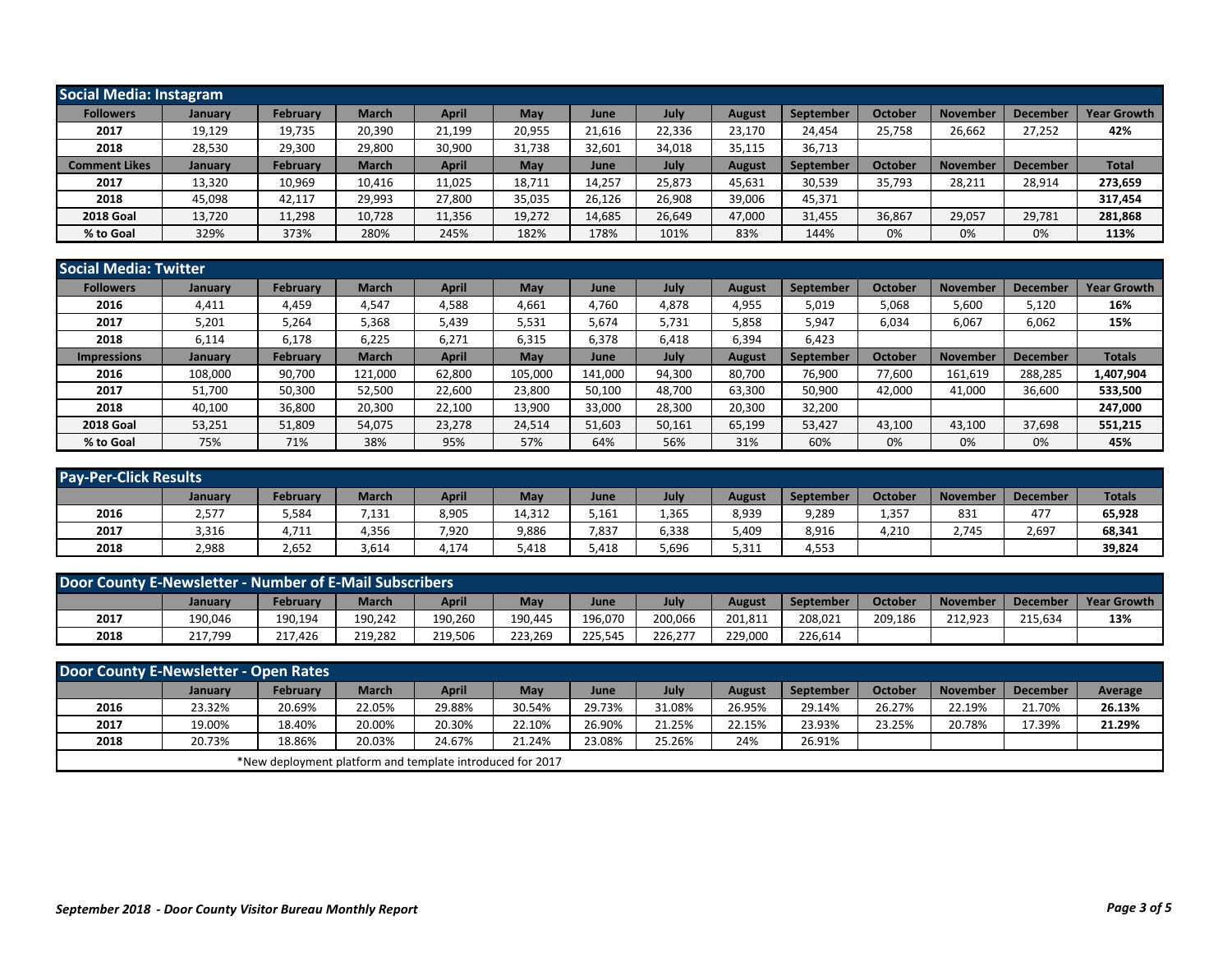| Door County E-Newsletter - Click Thru's |                |                                                           |              |              |       |             |       |               |           |         |                 |                 |         |
|-----------------------------------------|----------------|-----------------------------------------------------------|--------------|--------------|-------|-------------|-------|---------------|-----------|---------|-----------------|-----------------|---------|
|                                         | <b>January</b> | February                                                  | <b>March</b> | <b>April</b> | May   | <b>June</b> | July  | <b>August</b> | September | October | <b>November</b> | <b>December</b> | Average |
| 2016                                    | 3.53%          | 1.82%                                                     | 3.22%        | 3.58%        | 4.18% | 3.37%       | 3.90% | 2.71%         | 3.63%     | 3.11%   | 66%،            | 1.72%           | 3.04%   |
| 2017                                    | 1.38%          | 1.44%                                                     | 2.46%        | 2.54%        | 2.97% | 3.33%       | 3.21% | 3.25%         | 3.95%     | 3.41%   | 79%.            | 4.40%           | 2.84%   |
| 2018                                    | 2.42%          | 4.45%                                                     | 2.07%        | 4.67%        | 3.11% | 3.69%       | 4.54% | 4.25%         | 5.03%     |         |                 |                 |         |
|                                         |                | *New deployment platform and template introduced for 2017 |              |              |       |             |       |               |           |         |                 |                 |         |

| <b>Advertising - Gross Impressions</b> |           |          |              |            |            |            |           |           |            |           |                 |                 |              |
|----------------------------------------|-----------|----------|--------------|------------|------------|------------|-----------|-----------|------------|-----------|-----------------|-----------------|--------------|
|                                        | January   | February | <b>March</b> | April      | May        | June       | July      | August    | September  | October   | <b>November</b> | <b>December</b> | <b>Total</b> |
| 2016                                   | 599,103   | 54,767   | 613,755      | 2,418,226  | 1.905.652  | 7,792,796  | .,157,356 | 5,096,104 | 4,521,300  | 3,376,859 | 745.927         | 599,977         | 35.881.822   |
| 2017                                   | 985,753   | 833,234  | 1,013,617    | 7,603,408  | 21.657.197 | 8.729.671  | 3,703,971 | 5,517,368 | 30,509,295 | 5,855,064 | 2,353,032       | 1.925.57        | 90,687,187   |
| 2018                                   | 1,544,151 | 845,954  | 309,135      | 11,518,385 | 10,069,500 | 10,964,047 | 6,575,311 | 3,395,955 | 51,220,912 |           |                 |                 | 96,443,350   |

| <b>Advertising - Media Placed 2018</b> |          |          |              |          |           |             |          |          |           |                     |                 |                 |              |
|----------------------------------------|----------|----------|--------------|----------|-----------|-------------|----------|----------|-----------|---------------------|-----------------|-----------------|--------------|
|                                        | January  | Februarv | <b>March</b> | April    | May       | <b>June</b> | July     | August   | September | Octobe <sub>l</sub> | <b>November</b> | <b>December</b> | <b>Total</b> |
| <b>Total Paid</b>                      | \$13,555 | \$9,886  | \$7,219      | \$80,254 | \$154,174 | \$113,035   | \$35,717 | \$34.774 | \$161.347 |                     |                 |                 | \$609,961    |
| <b>Co-Op Dollars</b>                   | \$2,075  | \$2,500  | 1,950        | \$3,650  | \$5,056   | \$5,025     | \$6,637  | \$8,412  | \$2,725   | an 775<br>52,775    |                 |                 | \$40,805     |

| Online Video Views (includes YouTube channels, Vimeo channel and live or embedded Facebook videos featuring DCVB video content such as Explore The Door, Our Door County, AskDoCo, aerial videos, TV ads, etc) |         |          |              |              |         |         |         |         |           |         |                 |          |               |
|----------------------------------------------------------------------------------------------------------------------------------------------------------------------------------------------------------------|---------|----------|--------------|--------------|---------|---------|---------|---------|-----------|---------|-----------------|----------|---------------|
|                                                                                                                                                                                                                | Januarv | February | <b>March</b> | <b>April</b> | May     | June    | July    | August  | September | October | <b>November</b> | December | <b>Totals</b> |
| 2016                                                                                                                                                                                                           | 27,083  | 22.279   | 41.152       | 44,323       | 159,171 | 103,794 | 93,713  | 200.640 | 59,224    | 104.412 | 46,546          | 36,831   | 939,168       |
| 2017                                                                                                                                                                                                           | 108,900 | 58,593   | 230.569      | 93,567       | 310.189 | 108.740 | 156.202 | 273.789 | 131.248   | 67.796  | 30,235          | 118,576  | 1,688,404     |
| 2018                                                                                                                                                                                                           | 209,008 | 64,757   | 115.746      | 149,384      | 163,922 | 179.972 | 213,921 | 232,556 | 154,293   |         |                 |          | 1,483,559     |

| <b>Media Marketing Program - Impressions</b> |                |                 |              |            |            |            |            |               |            |            |                 |                 |               |
|----------------------------------------------|----------------|-----------------|--------------|------------|------------|------------|------------|---------------|------------|------------|-----------------|-----------------|---------------|
|                                              | <b>January</b> | <b>February</b> | <b>March</b> | April      | Mav        | June       | July       | <b>August</b> | September  | October    | <b>November</b> | <b>December</b> | <b>Totals</b> |
| 2016                                         | 767,047        | 4,699,826       | 39,967,510   | 24.274.037 | 16.899.042 | 31.660.644 | 16,773,144 | 36.910.747 l  | 13,325,257 | 65,351,054 | 16,580,936      | 134.684.186     | 401,893,430   |
| 2017                                         | 1,622,190      | 23,245,548      | 46,255,024   | 59,347,949 | 63.113.257 | 471,473    | 9.467.495  | 12,243,846    | 9,599,786  | 43,134,997 | 25.556.173      | 20,199,694      | 314,257,432   |
| 2018                                         | 28,732,589     | 1,167,205       | 11,962,094   | 2.748.491  | 24,027,022 | 5.410.708  | 58,217,837 | 6.349.408     | 44.136.913 |            |                 |                 | 182,752,267   |
| <b>2018 Goal</b>                             | 17,721,602     | 15,698,403      | 31,791,266   | 27,335,006 | 22,590,866 | 24,368,782 | 30,670,553 | 30,799,275    | 18,825,760 | 86,966,427 | 15,205,237      | 36,454,027      | 358,427,204   |
| % to Goal                                    | 162%           | 7%              | 38%          | 10%        | 106%       | 22%        | 190%       | 21%           | 234%       | 0%         | 0%              | 0%              | 51%           |

| <b>Media Marketing Program - Visiting Journalists</b> |                |                 |              |              |      |          |      |        |           |         |                 |                 |               |
|-------------------------------------------------------|----------------|-----------------|--------------|--------------|------|----------|------|--------|-----------|---------|-----------------|-----------------|---------------|
|                                                       | <b>January</b> | <b>February</b> | <b>March</b> | <b>April</b> | May  | June     | July | August | September | October | <b>November</b> | <b>December</b> | <b>Totals</b> |
| 2016                                                  |                | 12              |              |              | 12   | 16       |      | 13     |           | 14      |                 |                 | 72            |
| 2017                                                  | 11<br>ᆠᆂ       |                 |              |              |      | 16       |      | 15     |           | 12      |                 |                 | 72            |
| 2018                                                  |                |                 |              |              | 13   | 15<br>ر⊥ |      | 14     |           |         |                 |                 | 60            |
| <b>2018 Goal</b>                                      | 10             |                 |              |              | 10   | 24       |      | 10     |           | 12      |                 |                 | 70            |
| % to Goal                                             | 90%            |                 |              |              | 130% | 63%      | 225% | 140%   |           | 0%      |                 |                 | 86%           |

| Media Marketing Program - Ad Value Equivalency (AVE) |           |                 |              |           |             |           |           |           |           |                |                 |                 |               |
|------------------------------------------------------|-----------|-----------------|--------------|-----------|-------------|-----------|-----------|-----------|-----------|----------------|-----------------|-----------------|---------------|
|                                                      | January   | <b>February</b> | <b>March</b> | April     | May         | June      | July      | August    | September | <b>October</b> | <b>November</b> | <b>December</b> | <b>Totals</b> |
| 2016                                                 | \$147,959 | \$94.919        | \$200,684    | \$186.717 | \$296.988   | \$87,288  | \$133,852 | \$242,453 | \$264.471 | \$136.292      | \$163.845       | \$282.954       | \$2,238,422   |
| 2017                                                 | \$84,480  | \$358,050       | \$249,878    | \$323,850 | \$1.422.511 | \$98,393  | \$42,510  | \$176,288 | \$62,018  | \$133.193      | \$125,645       | \$165,135       | \$3,241,951   |
| 2018                                                 | \$551,054 | \$22,137        | \$92,975     | \$230,303 | \$9,231     | \$134,446 | \$278,766 | \$452,932 | \$400,343 |                |                 |                 | \$2,172,187   |